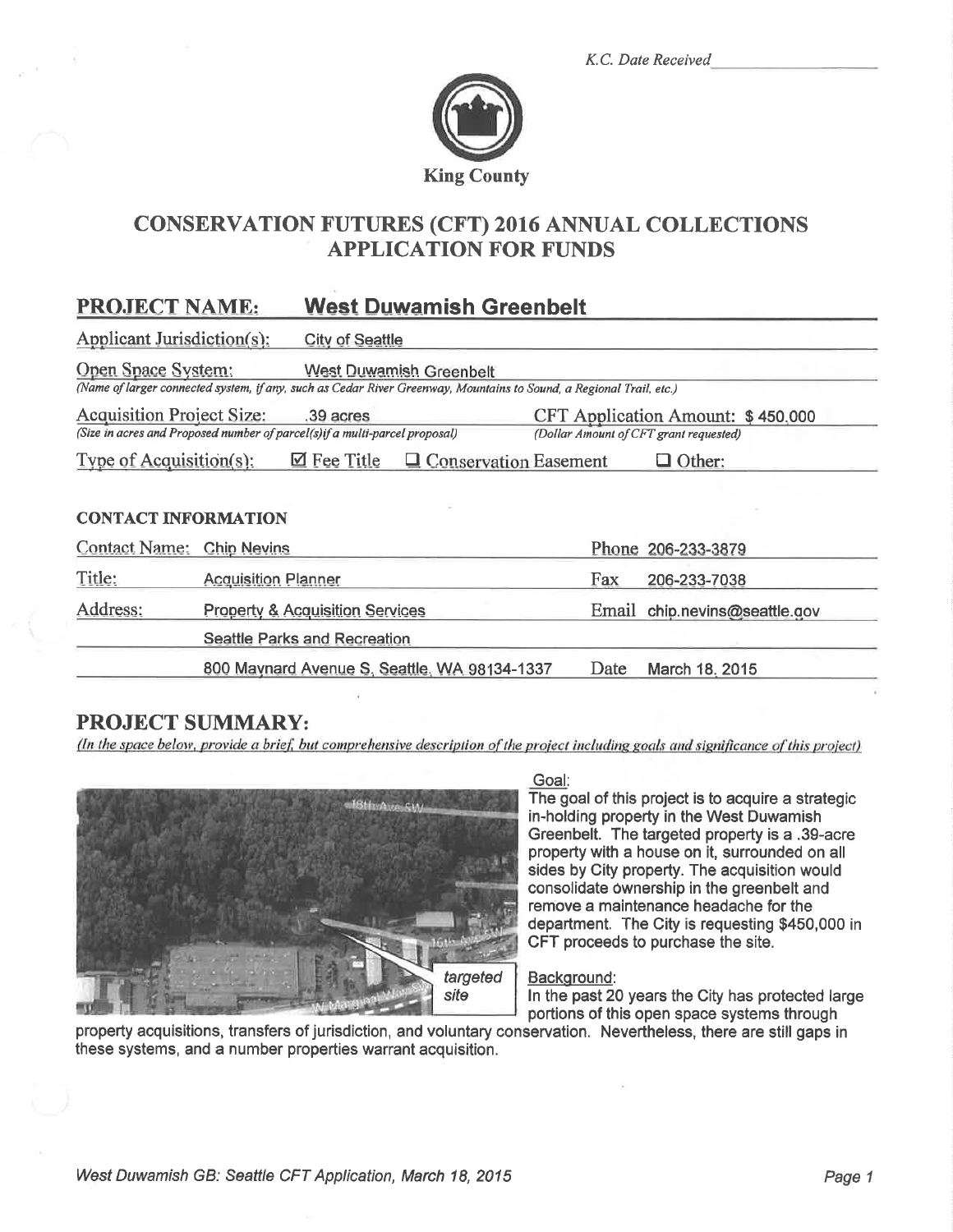## 1. OPEN SPACE RESOURCES

Please review the attached evaluation criteria. For the **proposed acquisition parcel(s)**, please (1) mark only those criteria that apply, and (2) thoroughly, yet succinctly describe in the space below how the proposed acquisition satisfies each marked criteria.

- $\boxtimes$  A. Wildlife habitat or rare plant reserve
- $\Box$  B. Salmon habitat and aquatic resources
- Ø C. Scenic resources
- Ø D. Community separator



- $\boxtimes$  F. Urban passive-use natural area/greenbelt
- Ø G. Park/open space or natural corridor add.
- $\boxtimes$  H. Passive recreation opportunity/unmet needs

A. The purchase of the target property would consolidate Parks ownership, enhance a critical wildlife corridor in Seattle's largest greenbelt and provide necessary access for restoration of the forest in this part of the greenbelt. Neighbors have seen a variety of wildlife in this heavily forested portion of the designated greenbelt including red fox, bald eagles and red-tailed hawks.

C. The target property is part of the scenic forested hillside above West Marginal Way SW, which is visible from I-5 and the West Seattle Bridge.

D. The property is a part of the wooded buffer between industrial uses along West Marginal Way SW and the residential neighborhood and elementary school at the top of the hill.

F. Current Gity holdings in the West Duwamish Greenbelt total over 350 acres. The target property fills a gap in public ownership and would help preserve an important urban wildlife corridor.

G. See F. above

H. The Delridge Neighborhood, to the west of the target property, is a designated Neighborhood Revitalization Area. The City's strategies to achieve revitalization include the provision of recreation and environmental amenities.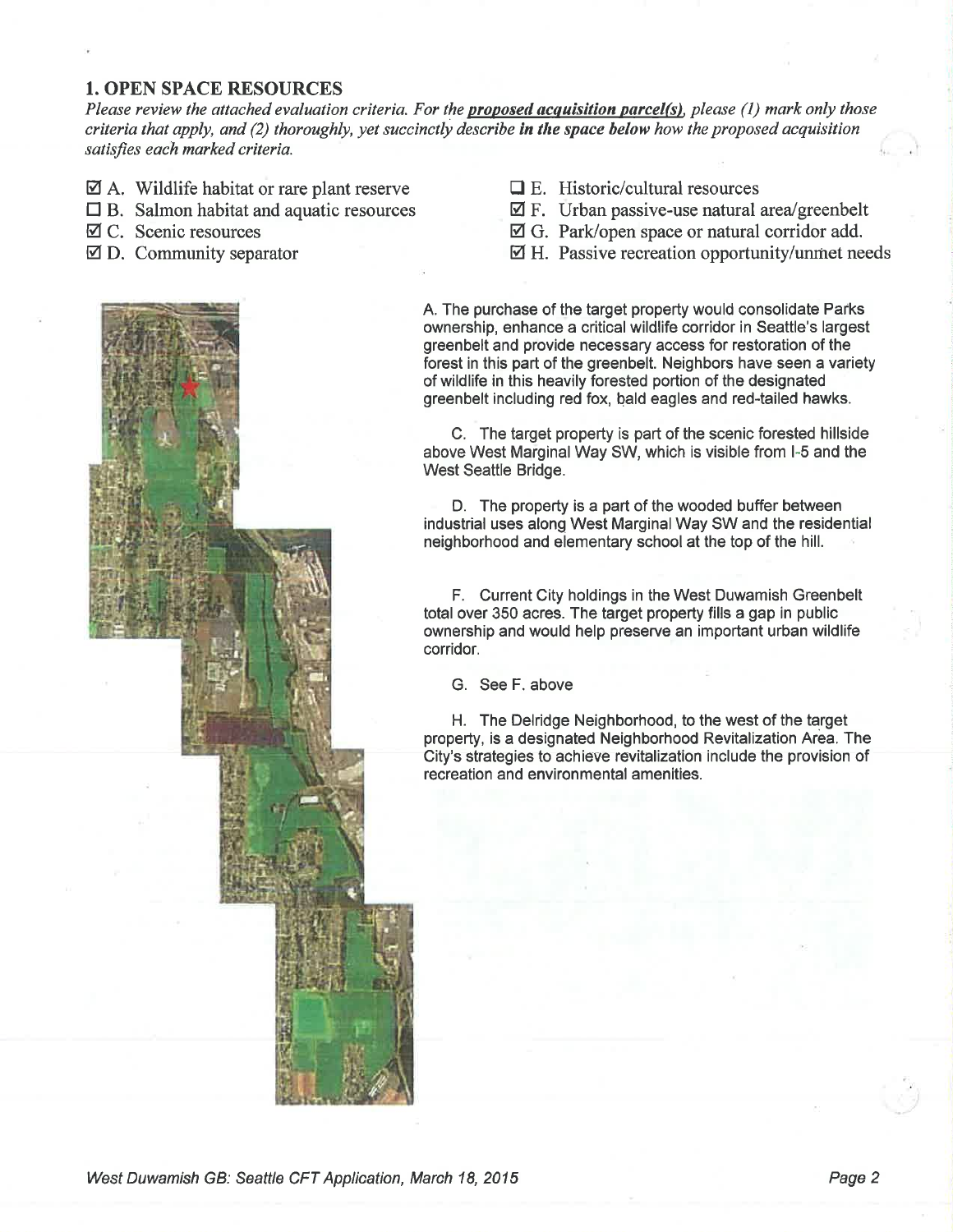# 2. ADDITIONAL FACTORS

For the proposed acquisition parcel(s), please (1) mark all criteria that apply, and (2) thoroughly, yet succinctly describe in the space below how the proposed acquisition satisfies each marked criteria.

- $\overline{\mathbf{2}}$  A. Educational/interpretive opportunity
- $\boxtimes$  B. Threat of loss of open space resources
- ⊠ C. Ownership complexity/willing seller(s)/ownership interest proposed
- $\boxtimes$  D. Partnerships Describe any public or private partnerships that will enhance this project:
- $\boxtimes$  E. Is the property identified in an adopted park, open space, comprehensive, or community plan?
- $\Box$  F. Transferable Development Credits (TDC) participation
- A. Preservation of the targeted .39 -acre property is critical to preserving one of Seattle's major wildlife corridors. The property will provide the only access to this part of the greenbelt for educational and restoration<br>opportunities. The property is just down the hill from the Cooper Elementary School on the crest of the ridge. The school has a special environmental education program based on the resources present in the greenbelt.
- B. The City had been working with the previous owner for the past 10 years on a variety of issues. That owner went bankrupt suddenly in 2014 and the property was sold at auction to a real estate developer. The property is crucial for access and connectivity of the greenbelt and if the site were redeveloped the opportunity would be lost. Development would also negatively impact the Department's maintenance facility next door due to drainage and access issues.
- C. Seattle Parks has a signed agreement with the current owner and is scheduled to close on March 19,2015
- D. The acquisition will be enhanced by the ongoing partnerships for education and stewardship in the Delridge open space systems. These include the integration of environmental education in school curricula and voluntary reforestation and site enhancement projects coordinated by the by Seattle Public Utilities, Seattle Parks and Recreation, the Green Seattle Partnership as well as by the community groups of Pigeon Point Neighborhood Council, Friends Of Creeks and Urban Salmon (FOCUS).
- E. As part of the West Duwamish Greenbelt, the property is included in Seattle's Green Spaces Policy and in Seattle's Parks and Recreation 2011 Development Plan. lt is'also included in the Delridge Neighborhood Plan.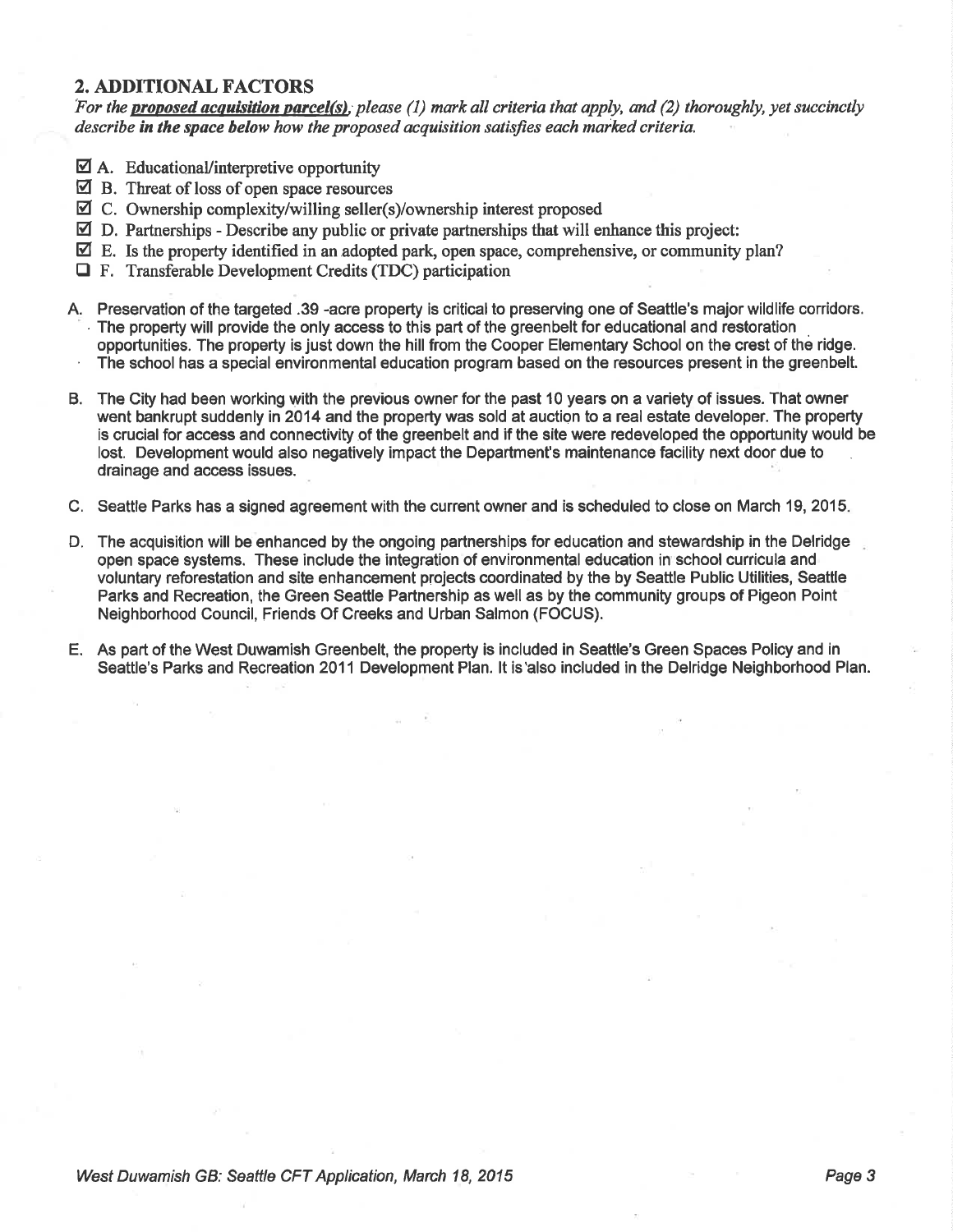### **3. STEWARDSHIP AND MAINTENANCE**

How will the property be stewarded and maintained? Does the property lend itself to volunteer stewardship opportunities? How will ongoing stewardship and maintenance efforts be funded?

Seattle Parks will maintain the park as part of the West Duwamish Greenbelt. There are numerous community groups actively working on projects in the West Duwamish Greenbelt. These groups will likely help to steward the new property.

## **4. PROJECT BUDGET**

| 1) TOTAL CFT APPLICATION AMOUNT <sup>a</sup> | CFT: \$450,000 |
|----------------------------------------------|----------------|
| 2) TOTAL PEL APPLICATION AMOUNT <sup>b</sup> | PEL:           |

\*Allowable acquisition costs (Ordinance 14714): The disbursement of funds shall be made only for capital project expenditures that include costs of acquiring real property, including interests in real property, and the following costs: the cost of related relocation of eligible occupants, cost of appraisal, cost of appraisal review, costs of title insurance, closing costs, pro rata real estate taxes, recording fees, compensating tax, hazardous waste substances reports, directly related staff costs and related legal and administrative costs, but shall not include the cost of preparing applications for conservation futures funds.

#### **Estimation of property value:**

Briefly describe how land values have been estimated, i.e. appraisal, property tax assessment, asking price, letter of value or other means.

**Estimation of property value:** Appraisal by independent contract MAI appraiser

| <b>ESTIMATED PROJECT COSTS (dollars)</b>               | (a range may be included) |
|--------------------------------------------------------|---------------------------|
| Total property interest value                          | \$845,000                 |
| Title and appraisal work                               | \$10,000                  |
| Closing, fees, taxes                                   | \$10,000                  |
| Relocation                                             |                           |
| Hazardous waste reports                                | \$5,000                   |
| Directly related staff, administration and legal costs | \$30,000                  |
| <b>Total Project Costs (CFT and other funds)</b>       | \$900,000                 |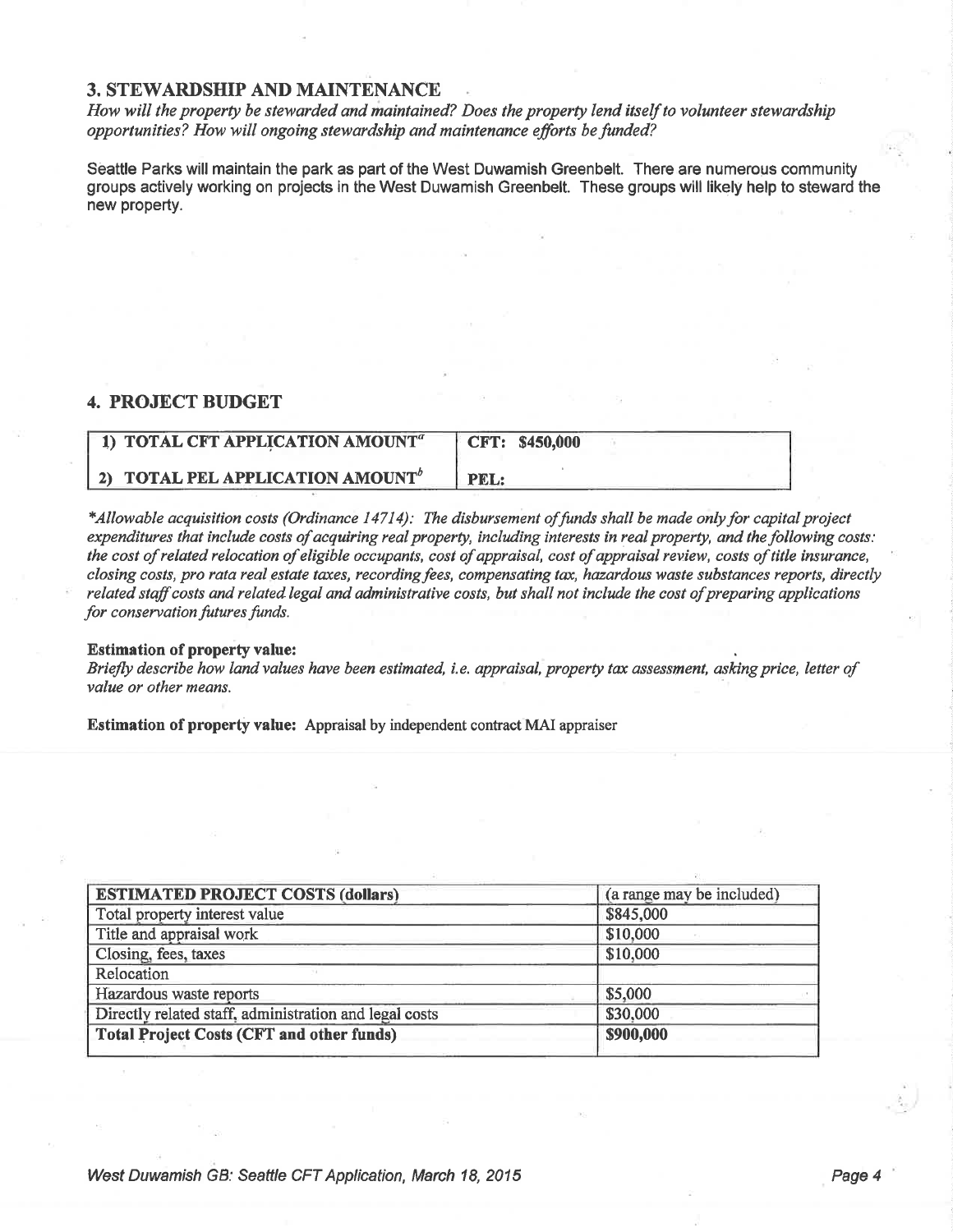| <b>MATCHING FUNDS SOURCES</b>                                                            | Date Expended or | Match Funds Expended or |
|------------------------------------------------------------------------------------------|------------------|-------------------------|
|                                                                                          | Committed        | Committed (Amount)      |
| 2008 Parks and Green Spaces Levy,<br><b>Neighborhood Park Acquisition</b><br>subcategory | November 2008    | \$450,000               |
|                                                                                          |                  |                         |
|                                                                                          |                  |                         |
|                                                                                          |                  |                         |
| <b>Total Matching Funds</b>                                                              |                  |                         |
| <b>Currently Identified</b>                                                              |                  | \$450,000               |
| <b>Unidentified Remaining Match Need:</b>                                                |                  | none                    |
|                                                                                          |                  |                         |

### Unidentified remaining match need

Please discuss briefly how the unidentified remaining match need above will be met:

Not applicable.

# 5. IN-KIND CONTRIBUTIONS FROM PARTNERSHIPS

| <b>Brief Activity Description</b>                                                                   | <b>Dollar Value of</b><br>In-kind<br><b>Contribution</b> | <b>Status</b><br>(Completed, or<br>Proposed in future?) | <b>Activity Date Range</b><br>(When was activity completed?<br>or, date proposed in future) |
|-----------------------------------------------------------------------------------------------------|----------------------------------------------------------|---------------------------------------------------------|---------------------------------------------------------------------------------------------|
| see earlier discussions of<br><b>Additional Factors and</b><br><b>Stewardship &amp; Maintenance</b> | none claimed                                             |                                                         |                                                                                             |
|                                                                                                     |                                                          |                                                         |                                                                                             |
|                                                                                                     |                                                          |                                                         |                                                                                             |
|                                                                                                     |                                                          |                                                         |                                                                                             |
| <b>TOTAL</b>                                                                                        |                                                          |                                                         |                                                                                             |

6. ATTACHED MAPS (Note: Two maps are now required; 1) site map and 2) general location  $8\frac{1}{2} \times 11$ " maps are preferred, but  $11 \times 17$ " is acceptable if folded and hole-punched for insertion into a three ring binder.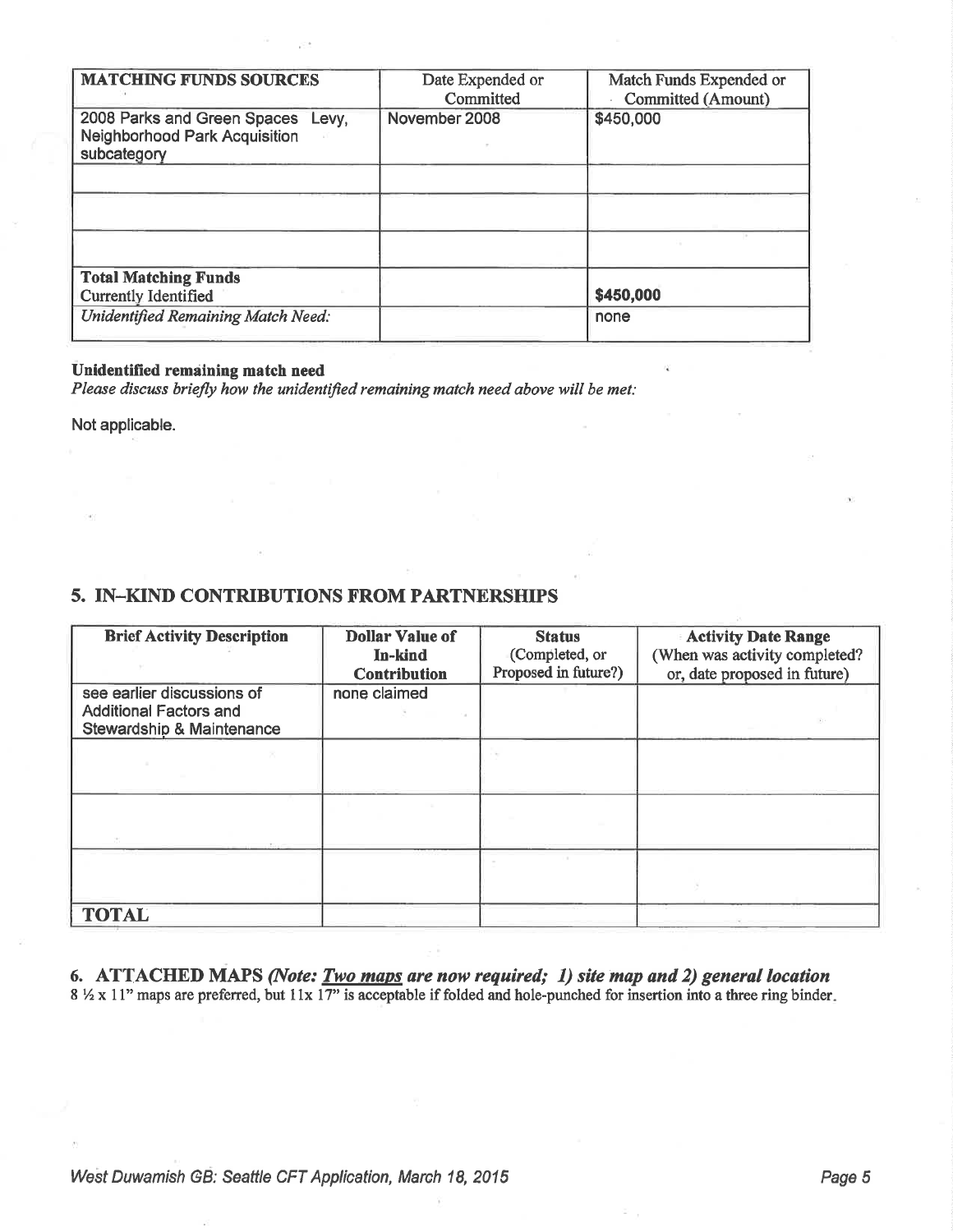

 $\zeta$  (ii)